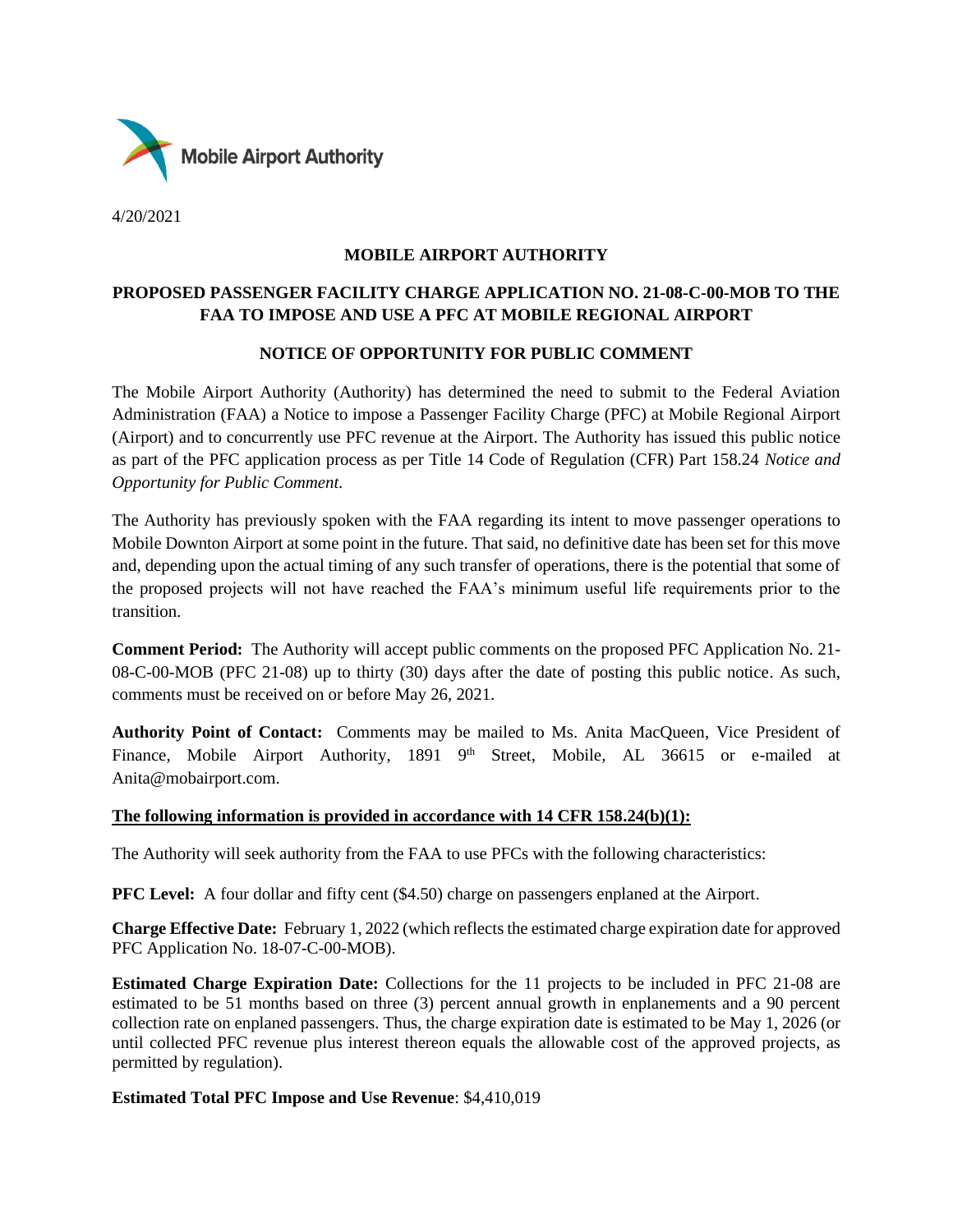### **Projects for which the County is seeking Impose and Use Authority:**

### **8.01 MOB - Taxiway A Rehabilitation**

**Project Description:** This project funds project management, bidding, administrative services, and construction for the Taxiway Alpha (A) Rehabilitation project at Mobile Regional Airport (MOB) Taxiway A is 8,278 feet long and 75 feet wide and located parallel to Runway 15-33 and extends between Taxiways A1 and A5. Taxiway A is constructed with hot-mix asphalt (HMA).

This project mills and overlays approximately 71,000 square yards of Taxiway A pavement. Work also includes shoulder redressing and restriping and pavement markings.

**Project Justification:** This project rehabilitates pavement that has exceeded its useful life. Taxiway A serves as the primary taxiway for Runway 15-33 and provides access to the Terminal Ramp. According to FAA Order 5100.38D Airport Improvement Program Handbook, the minimum useful life criterion for pavement rehabilitation is 10 years. The north and south sections of Taxiway A were last rehabilitated in 2008 and 2003, respectively.

The distresses on Taxiway A are associated with loading and climate factors such as reflective cracking, raveling, and weathering. Deterioration of the airfield pavement could lead to foreign object debris (FOD) accumulation, a safety hazard for operating aircraft, and the continued deterioration of the pavement would inhibit the capacity of MOB.

## **8.02 MOB - Taxiway C Rehabilitation (Runway 15-33 to C3) Phase I**

**Project Description**: This project funds for the project management, bidding, administrative services, and construction for the Taxiway Charlie (C) Rehabilitation project at MOB. Taxiway C is 5,000 feet long, 75 feet wide, with 35-foot shoulders. Taxiway C is located parallel to the Terminal Ramp and intersects Runway 15-33 and Runway 18-36. Taxiway C Rehabilitation will be constructed in two phases; Phase I rehabilitates Taxiway C from Runway 15-33 to Taxiway C3. This project mills and overlays approximately 35,000 square yards of Taxiway C pavement. Work also includes sections of removal and replacement of approximately 300 cubic yards of portland cement concrete (PCC), shoulder redressing and restriping and pavement markings.

**Project Justification**: This project rehabilitates pavement that has exceeded its useful life. Taxiway C is a critical component of MOBs airfield. Taxiway C provides access to the Terminal Ramp and the east side of the airfield. According to FAA Order 5100.38D *Airport Improvement Program Handbook*, the minimum useful life criterion for pavement rehabilitation is 10 years. Taxiway C was last rehabilitated in 2003.

The distresses on Taxiway C are associated with loading and climate factors such as cracking, raveling, and weathering. Deterioration of the airfield pavement could lead to FOD, a safety hazard for operating aircraft, and the continued deterioration of the pavement would inhibit the capacity of MOB.

## **8.03 MOB - Taxiway C MITL Replacement (Runway 15-33 to Taxiway C3) - Phase I**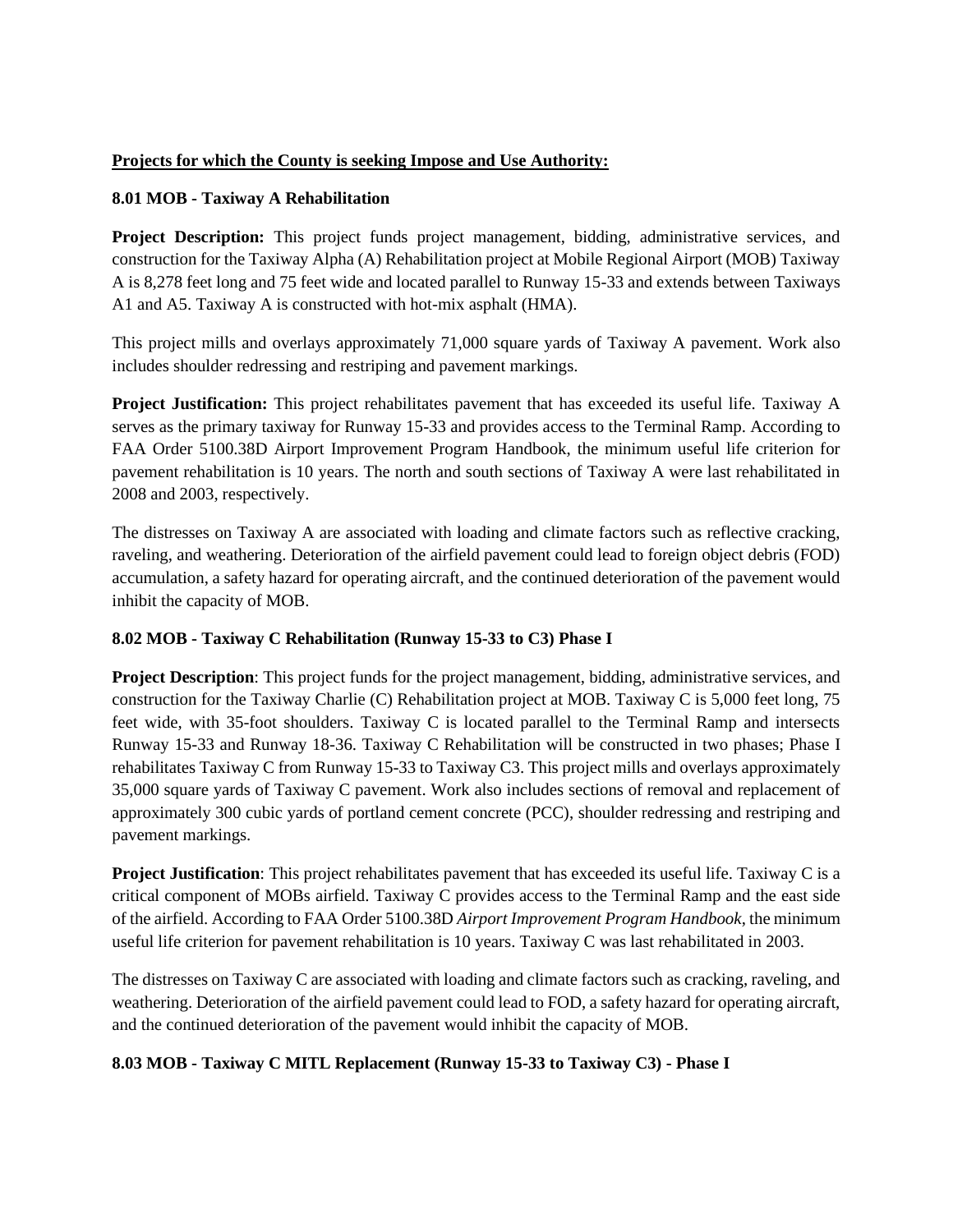**Project Description:** This project funds for the project management, bidding, administrative services, and replacement of Medium Intensity Taxiway Lighting (MITL) on Taxiway C, west of Runway 15-33 to Taxiway C3. MITL are elevated taxiway lights that define the taxiway edge for safe passage of aircraft. This project removes the existing MITL lights and replaces with LED MITL lights. Work includes the replacement of conduit and regulators. This project will be done concurrently with the Taxiway C pavement rehabilitation project.

**Project Justification:** This project replaces Taxiway C MITL that have exceeded their useful life. The existing Taxiway C MITL lights located between Runway 15-33 to Taxiway C3, were installed prior to 1991. According to FAA Order 5100.38D *Airport Improvement Program Handbook*, the minimum useful life criterion for airfield lighting is 10 years. Since these lights were installed prior to 1991, they exceed the minimum threshold and justify replacement.

# **8.04 MOB - Security Improvements**

**Project Description**: This project funds for the purchase, installation, and replacement of existing security access hardware and software and provides for additional camera surveillance coverage at MOB. This project funds for the following improvements: 1) access control card readers and 2) Video client for installation in the dispatch area.

**Project Justification:** This project replaces the security card readers and a new video client to better secure and monitor access at MOB. The terminal access control equipment is necessary to meet the requirements of 49 CFR Part 1542 *Airport Security*. The access control equipment and Video Client application are critical to MOB security.

# **8.05 MOB - ARFF Turnout Gear and Self-Contained Breathing Apparatuses**

**Project Description**: This reimbursement project funded the purchase of Aircraft Rescue and Firefighting (ARFF) turnout gear and self-contained breathing apparatuses (SCBAs) for use at MOB during fire emergencies. The equipment replaces MOB's existing turnout gear and accompanying SCBAs which have exceeded their useful lives.

**Project Justification:** This project replaces ARFF turnout gear and accompanying SCBAs equipment with functioning safety equipment capable of preventing injury to ARFF staff during fire emergencies. The existing proximity suits and SCBA were purchased in 2014. According to FAA Order 5100.38D *Airport Improvement Program Handbook*, the minimum useful life criterion for proximity suits is five years. Since this acquisition meets the minimum useful life criteria, this project is justified. SCBAs are eligible for AIP, and therefore PFC funding, once the accompanying protective gear is replaced. Functional ARFF equipment and SCBAs are essential to the safety of the traveling public.

# **8.06 MOB - ARFF Vehicle**

**Project Description**: This project funds for the procurement of a new 1500-gallon ARFF vehicle for use at MOB. The new ARFF vehicle will replace the existing 1999 E-One Titan 1500 HPR 4x4 (Foam-38). This new vehicle is a diesel-powered four-wheel drive truck that contains 460 pounds of dry chemical, 1,585 gallons of water and 200 gallons of aqueous film forming foam that can be dispensed from a roof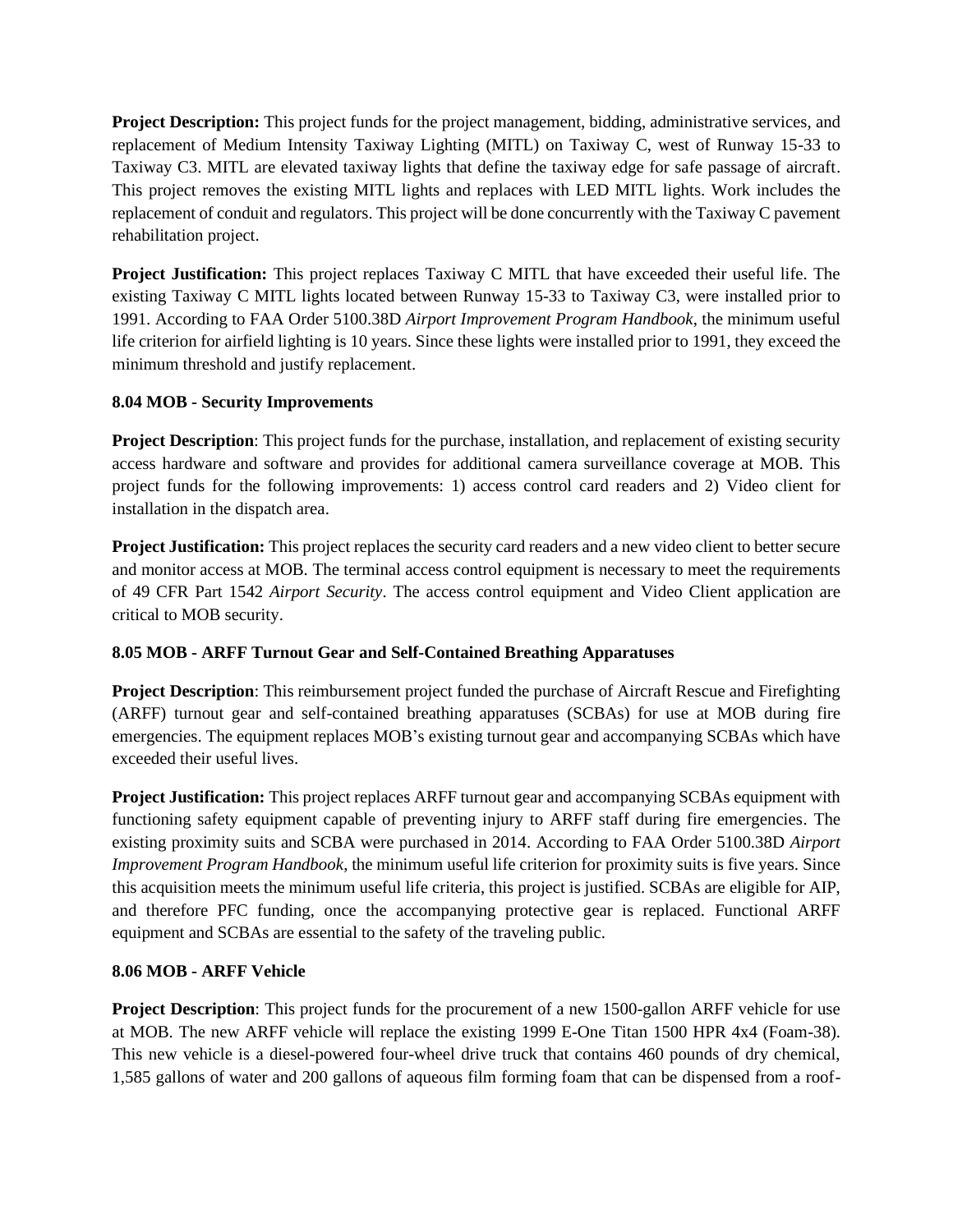mounted turret as wells as a bumper turret. The proposed ARFF vehicle will replace Foam-38 with like specifications based on FAA AC 5220.10E that meets more modern standards of operations

**Project Justification:** This project procures a new replacement ARFF vehicle for one that has exceeded its useful life. The Airport is classified as an Index B airport, which allows one Class 4 (1500-gallon water/AFFF) vehicle, per Advisory Circular 150/5220-10E. As per Program Guidance Letter #17-01 Aircraft Rescue and Firefighting Equipment Above Minimum Part 139 Index Requirement, MOB was approved one additional ARFF truck to maintain Index B requirements due to the frequency of operations for larger aircraft that exceeded the requirements. Foam-38 is one of two ARFF vehicles operating at MOB. According to FAA Order 5100.38D *Airport Improvement Program Handbook*, the minimum useful life criterion for ARFF vehicles in 15 years. Since Foam-38 was procured in 1999, this vehicle is 21 years old and exceeds the minimum useful life criterion and justifies replacement. Additionally, over time Foam-38 has experienced service and performance issues that has reduced its operational efficiency.

# **8.07 MOB – ARFF Input-Based Testing Equipment**

**Project Description:** This project funds for the purchase of equipment necessary for regulatory compliance testing of firefighting foam systems. The proposed equipment includes a trailer unit, portable hydrant meter, portable tank, and hoses, and four (4) retrofit kit's for ARFF vehicles.

**Project Justification:** Dispensing a layer of foam around an active fire is a primary fire-fighting method utilized by firefighters. The National Fire Protection Association's Standard for Evaluating Aircraft Rescue and Fire-Fighting Foam Equipment, NFPA 412, requires routine testing of ARFF vehicles' foamdispensing systems. However, the traditional method for testing the foam involves dispensing the foam, and chemicals found in ARFF foams, per- and polyfluoroalkyl substances (PFAS), have been found to contaminate groundwater when dispensed.

The purchase of the testing equipment allows for the Authority to routinely test its ARFF vehicles in accordance with NFPA 412 without dispensing foam which could further contaminate the groundwater at the Airport. The ARFF foam system testing equipment satisfied Part 139 requirements, as stated in the FAA's October 29, 2019 National Part 139 CertAlert.

## **8.08 – 8.10 Terminal Rehabilitation Phase V Projects:**

In August 2020, the Authority released the new Master Plan for Mobile Downtown Airport (BFM) which envisions a new eight gate terminal and potentially moving MOB operations to BFM. It was also announced that this transition could happen as soon as two years or a maximum of five years. Although there is no definitive timeframe of this potential transition, the Authority is still required to maintain MOB. The projects included in Terminal Rehabilitation Phase V includes escalator replacement, elevator rehabilitation, and fire alarm system replacement. These projects require immediate attention to maintain capacity and service to the traveling public. For this phase, the Authority has significantly reduced the original Terminal Rehabilitation program and only requesting PFC funding for those terminal projects most critical to MOB operations.

#### **8.08 MOB** - **Terminal Rehabilitation Phase V** - **Terminal Elevator Rehabilitation**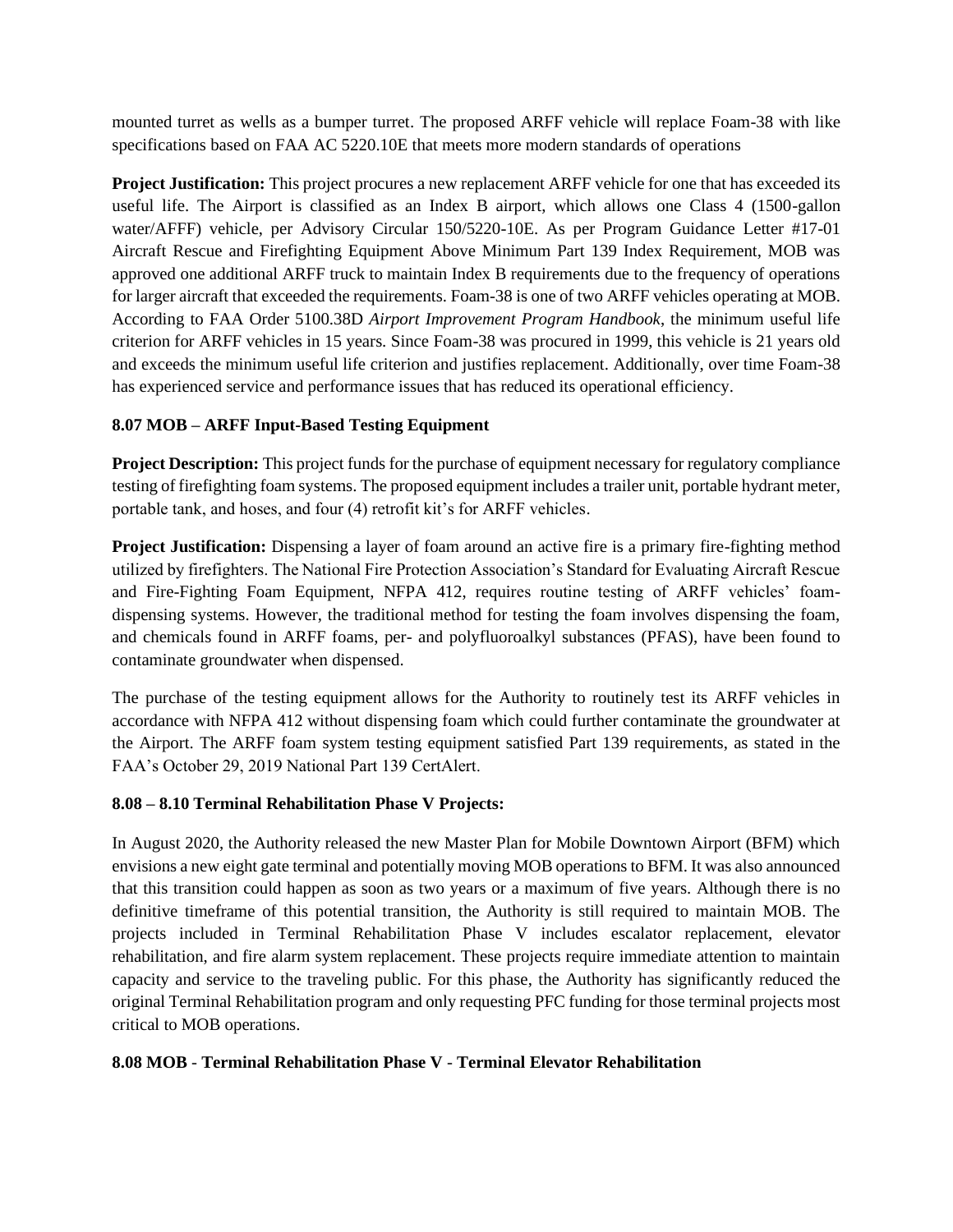**Project Description**: This project funds the design, bidding, and rehabilitation for the terminal elevator. The elevator is located at the main entrance of the Terminal and provides access from the Airport's entrance and ticketing level to the departure level checkpoint screening and holdrooms. This project refurbishes or replaces the existing hydraulic system's pump, tank, valves, pistons, and controllers. Additionally, this project will replace the hardware and software operating the elevator.

**Project Justification:** The existing hydraulic elevator was installed in 1986. According to FAA Order 5100.38D *Airport Improvement Program Handbook*, the minimum useful life for building equipment is 10 years. This elevator is over 34 years old and reached the end of its useful life. The elevator is requiring frequent maintenance which has resulted in degrading operational reliability, prolonged outages, and unreliableness for passengers.

This elevator is necessary to maintain passenger throughput from the main level to the gate/holdroom areas. Passengers needing assistance are required to use the service (freight) elevator when this elevator is inoperable. If this elevator is not replaced, repairs will become more frequent and less reliable for passenger usage resulting in potential delays and a diminished level of service.

This project will involve the rehabilitation of the hardware and software operating the Airport's existing. The elevator is located adjacent to the escalators inside of the main entrance to the terminal and provides disabled passengers a means of access between the ticketing areas on the first floor and the security checkpoint and gates on the second floor.

## **8.09 MOB** - **Terminal Rehabilitation Phase V-Terminal Escalator Replacement**

**Project Description**: This project funds the design, bidding, and replacement for the passenger concourse escalator replacement. MOB has two vertical configured escalators that provide transition from MOBs entrance and ticketing level to the departure level checkpoint screening and holdrooms. This project replaces these two escalators with two new escalators.

**Project Justification:** The existing escalator systems were installed in 2004. According to FAA Order 5100.38D *Airport Improvement Program Handbook*, the minimum useful life for building equipment is 10 years. These escalators are over 16 years old and reached the end of their useful life. The escalators are requiring frequent maintenance with obsolete parts which has resulted in degrading operational reliability and unreliableness for passengers.

These systems are necessary to maintain passenger throughput from the main level to the gate/holdroom area. Passengers needing assistance are required to use the elevator which increases the dwell time for vertical transitions. If these escalators are not replaced, repairs will become more frequent and less reliable for passenger usage resulting in potential delays and a diminished level of service.

## **8.10 MOB - Terminal Rehabilitation Phase V-Terminal Fire Alarm System Replacement**

**Project Description**: This project funds the replacement of the existing fire alarm system at MOB, including the fire alarm control panel, lot power supply panels, and lot initiation and notification devices. This project will also replace halon systems in certain areas of MOB. The scope of work includes the purchase of the equipment, installation, design, programming permitting, testing, and certification.